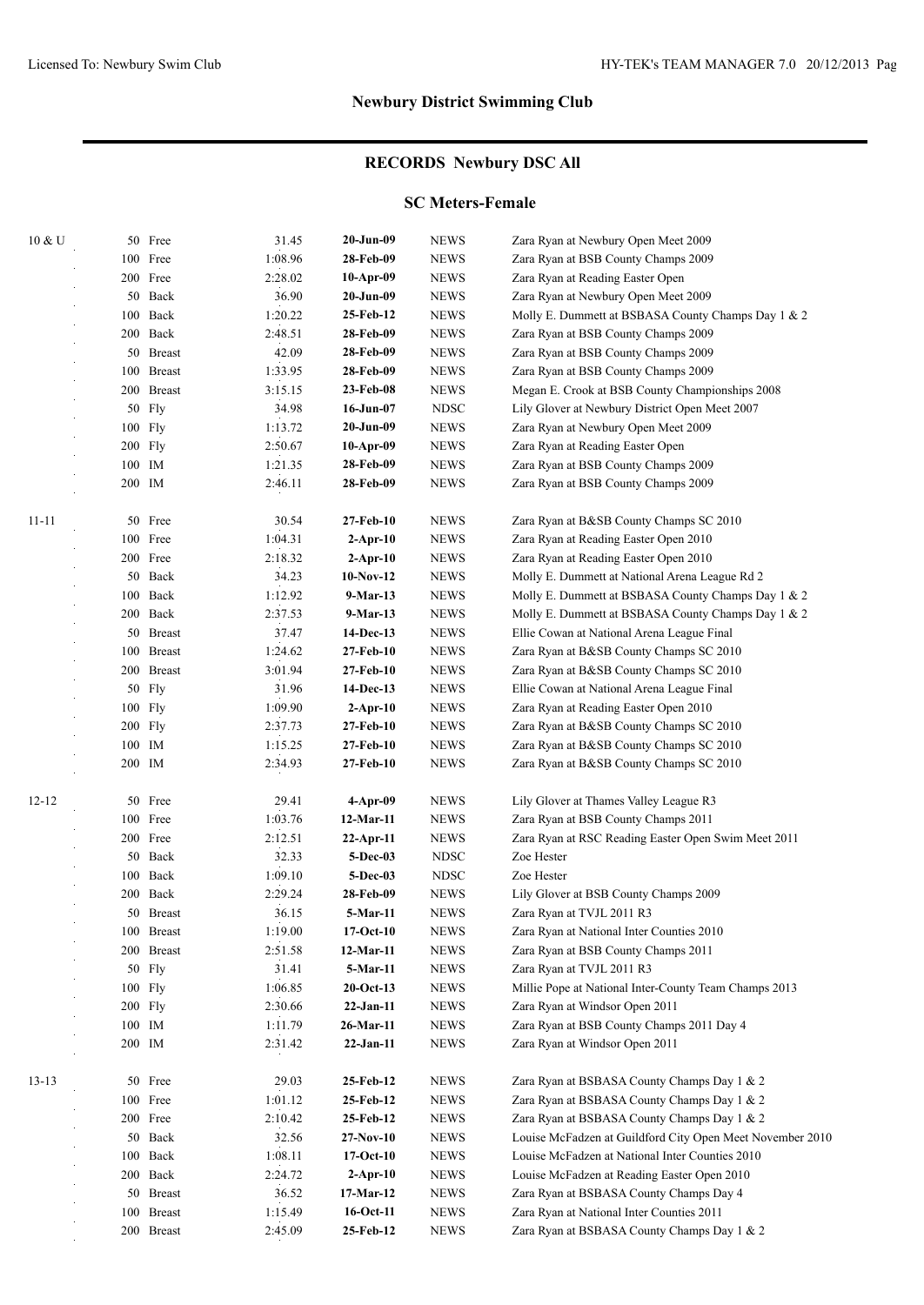| $13 - 13$ | 50 Fly     | 30.01    | 25-Feb-12       | <b>NEWS</b> | Zara Ryan at BSBASA County Champs Day 1 & 2               |
|-----------|------------|----------|-----------------|-------------|-----------------------------------------------------------|
|           | 100 Fly    | 1:05.75  | $21-Jan-12$     | <b>NEWS</b> | Zara Ryan at Windsor Open 2012                            |
|           | 200 Fly    | 2:21.37  | 25-Feb-12       | <b>NEWS</b> | Zara Ryan at BSBASA County Champs Day 1 & 2               |
|           | 100 IM     | 1:08.70  | 17-Mar-12       | <b>NEWS</b> | Zara Ryan at BSBASA County Champs Day 4                   |
|           | 200 IM     | 2:25.76  | 25-Feb-12       | <b>NEWS</b> | Zara Ryan at BSBASA County Champs Day 1 & 2               |
|           |            |          |                 |             |                                                           |
| $14 - 14$ | 50 Free    | 29.03    | 8-Jul-12        | <b>NEWS</b> | Zara Ryan at NDSC Novice and Sprints Gala                 |
|           | 100 Free   | 1:00.70  | $24-Nov-01$     | <b>NDSC</b> | Emma Harris                                               |
|           | 200 Free   | 2:10.63  | 9-Mar-13        | <b>NEWS</b> | Zara Ryan at BSBASA County Champs Day 1 & 2               |
|           | 50 Back    | 31.42    | 7-Jul-13        | <b>NEWS</b> | Lizzy Shore at NDSC Novice and Sprints Gala 2013          |
|           | 100 Back   | 1:06.18  | $22-Apr-11$     | <b>NEWS</b> | Louise McFadzen at RSC Reading Easter Open Swim Meet 2011 |
|           | 200 Back   | 2:22.17  | $22-Apr-11$     | <b>NEWS</b> | Louise McFadzen at RSC Reading Easter Open Swim Meet 2011 |
|           | 50 Breast  | 35.90    | 23-Mar-13       | <b>NEWS</b> | Zara Ryan at BSBASA County Champs Day 4                   |
|           | 100 Breast | 1:14.28  | $21-Oct-12$     | <b>NEWS</b> | Zara Ryan at National InterCounties                       |
|           | 200 Breast | 2:47.76  | 30-Sep-12       | <b>NEWS</b> | Zara Ryan at NDSC Club Championships 2012 Session 1       |
|           | 50 Fly     | 29.80    | 8-Jul-12        | <b>NEWS</b> | Zara Ryan at NDSC Novice and Sprints Gala                 |
|           | 100 Fly    | 1:04.22  | $21-Oct-12$     | <b>NEWS</b> | Zara Ryan at National InterCounties                       |
|           | 100 IM     | 1:08.71  | $23-Mar-13$     | <b>NEWS</b> | Zara Ryan at BSBASA County Champs Day 4                   |
|           | 200 IM     | 2:26.99  | 9-Mar-13        | <b>NEWS</b> | Zara Ryan at BSBASA County Champs Day 1 & 2               |
|           |            |          |                 |             |                                                           |
| $15 - 15$ | 50 Free    | 29.03    | $8-Jul-12$      | <b>NEWS</b> | Louise McFadzen at NDSC Novice and Sprints Gala           |
|           | 100 Free   | 1:00.00  | $1-Aug-02$      | <b>NDSC</b> | Emma Harris                                               |
|           | 200 Free   | 2:11.65  | $23-Nov-02$     | <b>NDSC</b> | Emma Harris                                               |
|           | 50 Back    | 31.31    | 14-Dec-13       | <b>NEWS</b> | Lizzy Shore at National Arena League Final                |
|           | 100 Back   | 1:05.25  | $21-Oct-12$     | <b>NEWS</b> | Louise McFadzen at National InterCounties                 |
|           | 200 Back   | 2:21.70  | $21-Jan-12$     | <b>NEWS</b> | Louise McFadzen at Windsor Open 2012                      |
|           | 50 Breast  | 38.64    | 8-Jul-07        | <b>NEWS</b> | Lucy Singleton<br>at NDSC Sprints & Novice Gala 2007      |
|           | 100 Breast | 1:14.01  | $20$ -Oct-13    | <b>NEWS</b> | Zara Ryan at National Inter-County Team Champs 2013       |
|           | 200 Breast | 2:50.98  | $5-Oct-13$      | <b>NEWS</b> | Zara Ryan at NDSC Club Championships 2013                 |
|           | 50 Fly     | 30.48    | 8-Jul-12        | <b>NEWS</b> | Louise McFadzen at NDSC Novice and Sprints Gala           |
|           | 100 Fly    | 1:05.24  | 14-Dec-13       | <b>NEWS</b> | Zara Ryan at National Arena League Final                  |
|           | 200 Fly    | 2:27.88  | $5-Oct-13$      | <b>NEWS</b> | Zara Ryan at NDSC Club Championships 2013                 |
|           | 100 IM     | 1:07.22  | $12-Oct-13$     | <b>NEWS</b> | Zara Ryan at National Arena League                        |
|           | 200 IM     | 2:25.54  | $5-Oct-13$      | <b>NEWS</b> | Zara Ryan at NDSC Club Championships 2013                 |
|           |            |          |                 |             |                                                           |
| 16&0      | 50 Free    | 28.12    | 14-Apr-06       | <b>NEWS</b> | Emma Harris<br>at Reading Easter Open 2006                |
|           | 100 Free   | 58.92    | $1-Aug-03$      | <b>NDSC</b> | Emma Harris                                               |
|           | 200 Free   | 2:04.66  | 25-Feb-06       | <b>NEWS</b> | Emma Harris at Berkshire South Bucks County Championships |
|           | 50 Back    | 32.30    | 23-Mar-13       | <b>NEWS</b> | Louise McFadzen at BSBASA County Champs Day 4             |
|           | 100 Back   | 1:07.22  | $9-Mar-13$      | <b>NEWS</b> | Louise McFadzen at BSBASA County Champs Day 1 & 2         |
|           | 200 Back   | 2:22.23  | 9-Mar-13        | <b>NEWS</b> | Louise McFadzen at BSBASA County Champs Day 1 & 2         |
|           | 50 Breast  | 37.12    | $16$ -Oct- $10$ | <b>NEWS</b> | Clare Wills<br>at BSBASA County Masters                   |
|           | 100 Breast | 1:17.05  | $13-Apr-01$     | <b>NDSC</b> | Vicky Hopkins                                             |
|           | 200 Breast | 2:46.23  | $13-Apr-01$     | <b>NDSC</b> | Vicky Hopkins                                             |
|           | 50 Fly     | 31.07    | $7-Jul-13$      | <b>NEWS</b> | Louise McFadzen at NDSC Novice and Sprints Gala 2013      |
|           | 100 Fly    | 1:08.16  | $9-Nov-13$      | <b>NEWS</b> | Louise McFadzen at National Arena League Rd 2             |
|           | 200 Fly    | 2:29.43  | 9-Mar-13        | <b>NEWS</b> | Louise McFadzen at BSBASA County Champs Day 1 & 2         |
|           | 100 IM     | 1:09.26  | $12-Nov-05$     | <b>NEWS</b> | Emma Harris at Speedo League Round 2                      |
|           | 200 IM     | 2:30.31  | $13-Mar-04$     | <b>NDSC</b> | Emma Harris                                               |
| Open      | 50 Free    | 27.75    | 30-May-03       | <b>NDSC</b> | Emma Harris                                               |
|           | 100 Free   | 58.92    | $1-Aug-03$      | <b>NDSC</b> | Emma Harris                                               |
|           | 200 Free   | 2:04.66  | 25-Feb-06       | <b>NEWS</b> | Emma Harris at Berkshire South Bucks County Championships |
|           | 400 Free   | 4:22.77  | 26-Feb-05       | <b>NEWS</b> | Emma Harris at Berks South Bucks County Champs 05         |
|           | 800 Free   | 9:13.46  | 18-May-05       | <b>NDSC</b> | Emma Harris                                               |
|           |            |          | 14-Dec-08       |             |                                                           |
|           | 1500 Free  | 18:51.33 |                 | <b>NEWS</b> | Jessica Francis at NDSC Club Championships 2008 R5        |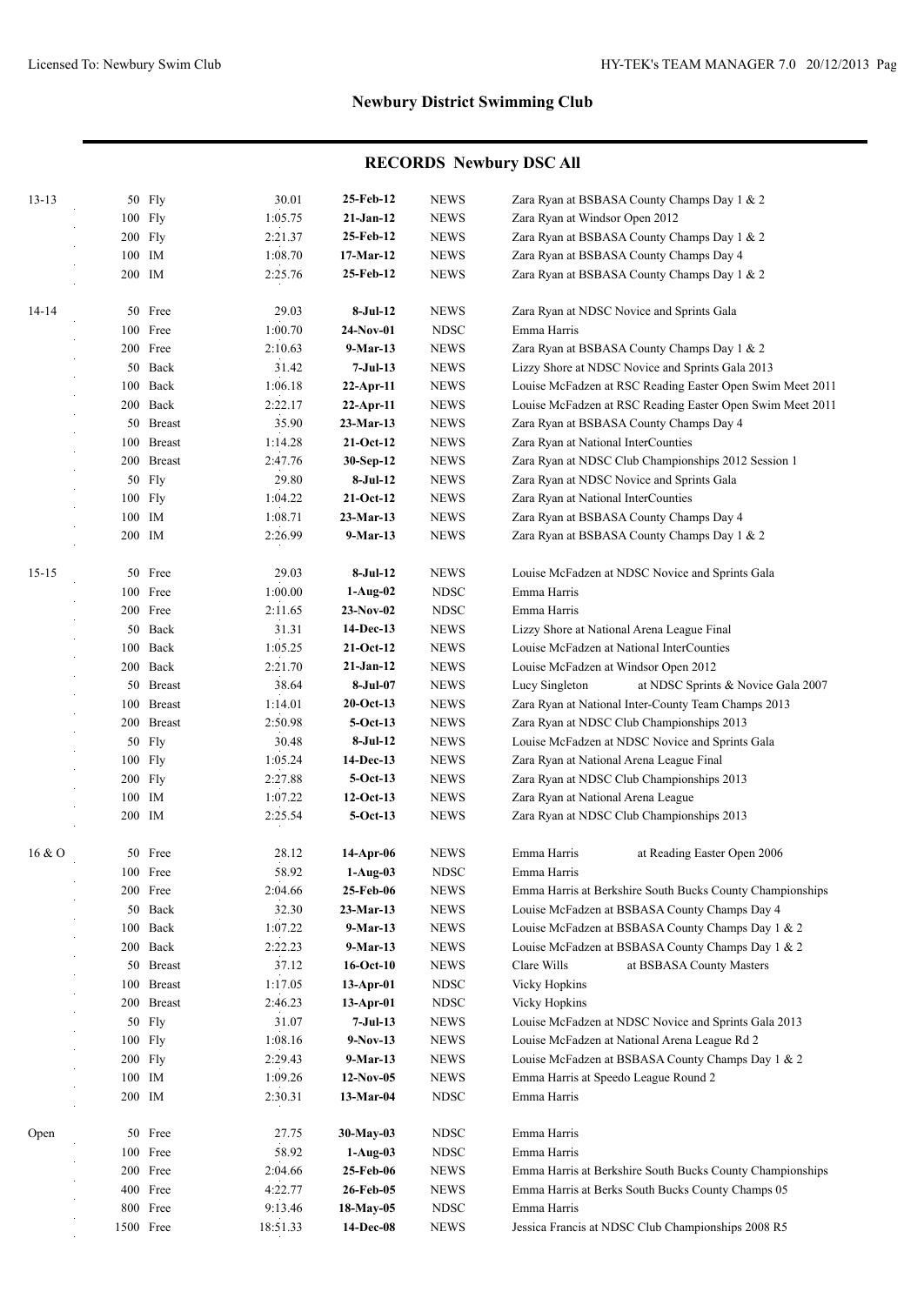| Open | 50     | Back          | 31.31   | $14-Dec-13$  | <b>NEWS</b> | Lizzy Shore at National Arena League Final          |
|------|--------|---------------|---------|--------------|-------------|-----------------------------------------------------|
|      | 100    | Back          | 1:05.25 | $21-Oct-12$  | <b>NEWS</b> | Louise McFadzen at National InterCounties           |
|      | 200    | Back          | 2:21.70 | $21-Jan-12$  | <b>NEWS</b> | Louise McFadzen at Windsor Open 2012                |
|      | 50     | <b>Breast</b> | 35.22   | 17-Feb-01    | <b>NDSC</b> | <b>Vicky Hopkins</b>                                |
|      | 100    | <b>Breast</b> | 1:14.01 | $20$ -Oct-13 | <b>NEWS</b> | Zara Ryan at National Inter-County Team Champs 2013 |
|      |        | 200 Breast    | 2:45.09 | 25-Feb-12    | <b>NEWS</b> | Zara Ryan at BSBASA County Champs Day 1 & 2         |
|      |        | 50 Fly        | 29.80   | $8-Jul-12$   | <b>NEWS</b> | Zara Ryan at NDSC Novice and Sprints Gala           |
|      |        | 100 Fly       | 1:04.22 | $21-Oct-12$  | <b>NEWS</b> | Zara Ryan at National InterCounties                 |
|      |        | 200 Fly       | 2:20.12 | $9-Mar-13$   | <b>NEWS</b> | Zara Ryan at BSBASA County Champs Day 1 & 2         |
|      |        | 100 IM        | 1:07.22 | $12-Oct-13$  | <b>NEWS</b> | Zara Ryan at National Arena League                  |
|      | 200 IM |               | 2:25.54 | $5-Oct-13$   | <b>NEWS</b> | Zara Ryan at NDSC Club Championships 2013           |
|      | 400    | IM            | 5:01.31 | $9-Mar-13$   | <b>NEWS</b> | Zara Ryan at BSBASA County Champs Day 1 & 2         |
|      |        |               |         |              |             |                                                     |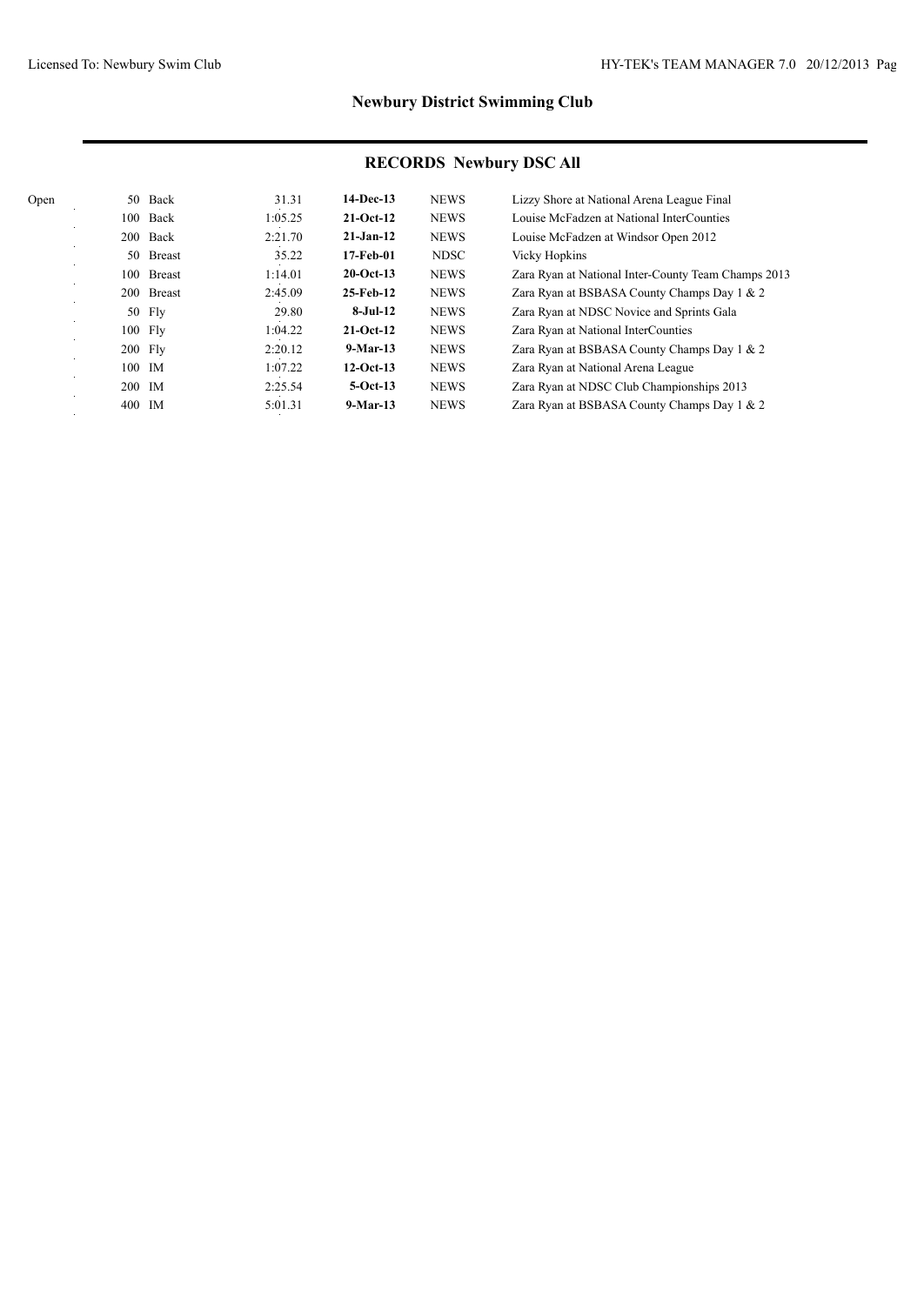## **RECORDS Newbury DSC All**

#### **SC Meters-Male**

| 10 & U    |        | 50 Free    | 32.04   | 13-Dec-03        | <b>NDSC</b> | Charlie Davies                                            |
|-----------|--------|------------|---------|------------------|-------------|-----------------------------------------------------------|
|           |        | 100 Free   | 1:06.71 | 19-Dec-04        | <b>NDSC</b> | Charlie Davies                                            |
|           |        | 200 Free   | 2:40.73 | 18-Jul-09        | <b>NEWS</b> | James McFadzen at Fareham Nomads                          |
|           |        | 50 Back    | 38.03   | 18-Jul-09        | <b>NEWS</b> | James McFadzen at Fareham Nomads                          |
|           |        | 100 Back   | 1:23.86 | 18-Jul-09        | <b>NEWS</b> | James McFadzen at Fareham Nomads                          |
|           |        | 200 Back   | 2:52.81 | $7 - Dec-03$     | <b>NDSC</b> | Charlie Davies                                            |
|           |        | 50 Breast  | 41.47   | 16-Jul-11        | <b>NEWS</b> | Ben Hutchins at Fareham Open                              |
|           |        | 100 Breast | 1:34.66 | $16$ -Jul- $11$  | <b>NEWS</b> | Ben Hutchins at Fareham Open                              |
|           |        | 200 Breast | 3:20.75 | 4-Oct-09         | <b>NEWS</b> | James McFadzen at NDSC Club Champs 2009 R1                |
|           |        | 50 Fly     | 37.35   | $7-Jul-13$       | <b>NEWS</b> | Luca Vicaria at NDSC Novice and Sprints Gala 2013         |
|           |        | 100 Fly    | 1:26.74 | $15-Jun-13$      | <b>NEWS</b> | Luca Vicaria at Tilehurst Open Meet 2013                  |
|           |        | 200 Fly    | 3:26.72 | 26-May-07        | <b>NDSC</b> | Jafer Shah at Guildford Open Meet 2007                    |
|           | 100 IM |            | 1:22.67 | 4-Oct-09         | <b>NEWS</b> | James McFadzen at NDSC Club Champs 2009 R1                |
|           | 200 IM |            | 3:08.06 | 6-Dec-08         | <b>NEWS</b> | Christopher Regan at Guildford City Open Winter Meet 2008 |
| $11 - 11$ |        | 50 Free    | 30.58   | 11-Dec-04        | <b>NDSC</b> | Charlie Davies                                            |
|           |        | 100 Free   | 1:04.78 | $7 - Dec-02$     | <b>NDSC</b> | Chris Ferguson                                            |
|           |        | 200 Free   | 2:23.78 | $3-Dec-04$       | <b>NDSC</b> | Charlie Davies                                            |
|           |        | 50 Back    | 34.98   | $17-JuI-10$      | <b>NEWS</b> | James McFadzen at Fareham Nomads Summer Open Meet 2010    |
|           |        | 100 Back   | 1:14.26 | $27-Nov-10$      | <b>NEWS</b> | James McFadzen at Guildford City Open Meet November 2010  |
|           |        | 200 Back   | 2:39.21 | 26-Feb-05        | <b>NDSC</b> | Aman Shah at Berks South Bucks County Champs 05           |
|           |        | 50 Breast  | 38.49   | 17-Mar-12        | <b>NEWS</b> | Ben Hutchins at BSBASA County Champs Day 4                |
|           |        | 100 Breast | 1:25.62 | $13-Nov-10$      | <b>NEWS</b> | James McFadzen at National Arena League R2 2010           |
|           |        | 200 Breast | 3:02.57 | $27-Nov-10$      | <b>NEWS</b> | James McFadzen at Guildford City Open Meet November 2010  |
|           |        | 50 Fly     | 34.87   | $12-Nov-04$      | <b>NDSC</b> | Charlie Davies                                            |
|           |        | 100 Fly    | 1:18.09 | $9-Nov-02$       | <b>NDSC</b> | Chris Ferguson                                            |
|           |        | 200 Fly    | 2:58.86 | 13-Mar-04        | <b>NDSC</b> | Charlie Davies                                            |
|           | 100 IM |            | 1:17.32 | $27-Nov-10$      | <b>NEWS</b> | James McFadzen at Guildford City Open Meet November 2010  |
|           | 200 IM |            | 2:38.99 | 7-Dec-02         | <b>NDSC</b> | Chris Ferguson                                            |
| $12 - 12$ |        | 50 Free    | 28.18   | $2$ -Feb-13      | <b>NEWS</b> | Ryan Sitton at TVJL R2                                    |
|           |        | 100 Free   | 59.25   | 5-Dec-03         | <b>NDSC</b> | Chris Ferguson                                            |
|           |        | 200 Free   | 2:13.86 | $27 -$ Jul $-03$ | <b>NDSC</b> | Chris Ferguson                                            |
|           |        | 50 Back    | 32.69   | 16-Oct-11        | <b>NEWS</b> | James McFadzen at National Inter Counties 2011            |
|           |        | 100 Back   | 1:08.10 | 16-Oct-11        | <b>NEWS</b> | James McFadzen at National Inter Counties 2011            |
|           |        | 200 Back   | 2:28.88 | 25-Feb-06        | <b>NDSC</b> | Aman Shah at Berkshire South Bucks County Championships   |
|           |        | 50 Breast  | 35.92   | 7-Jul-13         | <b>NEWS</b> | Ben Hutchins at NDSC Novice and Sprints Gala 2013         |
|           |        | 100 Breast | 1:17.32 | 9-Mar-13         | <b>NEWS</b> | Ben Hutchins at BSBASA County Champs Day 1 & 2            |
|           |        | 200 Breast | 2:48.57 | $19-Jan-13$      | <b>NEWS</b> | Ben Hutchins at Windsor Level 2 2013                      |
|           |        | 50 Fly     | 32.87   | 30-Jul-01        | <b>NDSC</b> | Mark Harris                                               |
|           |        | 100 Fly    | 1:15.05 | $17 - Jun-06$    | <b>NDSC</b> | Aman Shah at Newbury Open Meet                            |
|           |        | 200 Fly    | 2:42.53 | 25-Feb-06        | <b>NDSC</b> | Aman Shah at Berkshire South Bucks County Championships   |
|           |        | 100 IM     | 1:12.97 | $23-Mar-13$      | <b>NEWS</b> | Jack R. Tucker at BSBASA County Champs Day 4              |
|           | 200 IM |            | 2:35.41 | 9-Mar-13         | <b>NEWS</b> | Jack R. Tucker at BSBASA County Champs Day 1 & 2          |
| $13 - 13$ |        | 50 Free    | 27.79   | $7-Jul-13$       | <b>NEWS</b> | Ryan Sitton at NDSC Novice and Sprints Gala 2013          |
|           |        | 100 Free   | 57.77   | 30-Jul-01        | <b>NDSC</b> | Luke Wakefield                                            |
|           |        | 200 Free   | 2:08.26 | $10-Apr-04$      | <b>NDSC</b> | Chris Ferguson                                            |
|           |        | 50 Back    | 29.45   | $1-Dec-12$       | <b>NEWS</b> | James McFadzen at South East Region Winter Champs         |
|           |        | 100 Back   | 1:01.57 | $1-Dec-12$       | <b>NEWS</b> | James McFadzen at South East Region Winter Champs         |
|           |        | 200 Back   | 2:11.99 | $1-Dec-12$       | <b>NEWS</b> | James McFadzen at South East Region Winter Champs         |
|           |        | 50 Breast  | 33.35   | $7-Dec-13$       | <b>NEWS</b> | Ben Hutchins at SER Winter Champs Open/Junior             |
|           |        | 100 Breast | 1:11.60 | $1-Dec-12$       | <b>NEWS</b> | James McFadzen at South East Region Winter Champs         |
|           |        | 200 Breast | 2:31.05 | $1-Dec-12$       | <b>NEWS</b> | James McFadzen at South East Region Winter Champs         |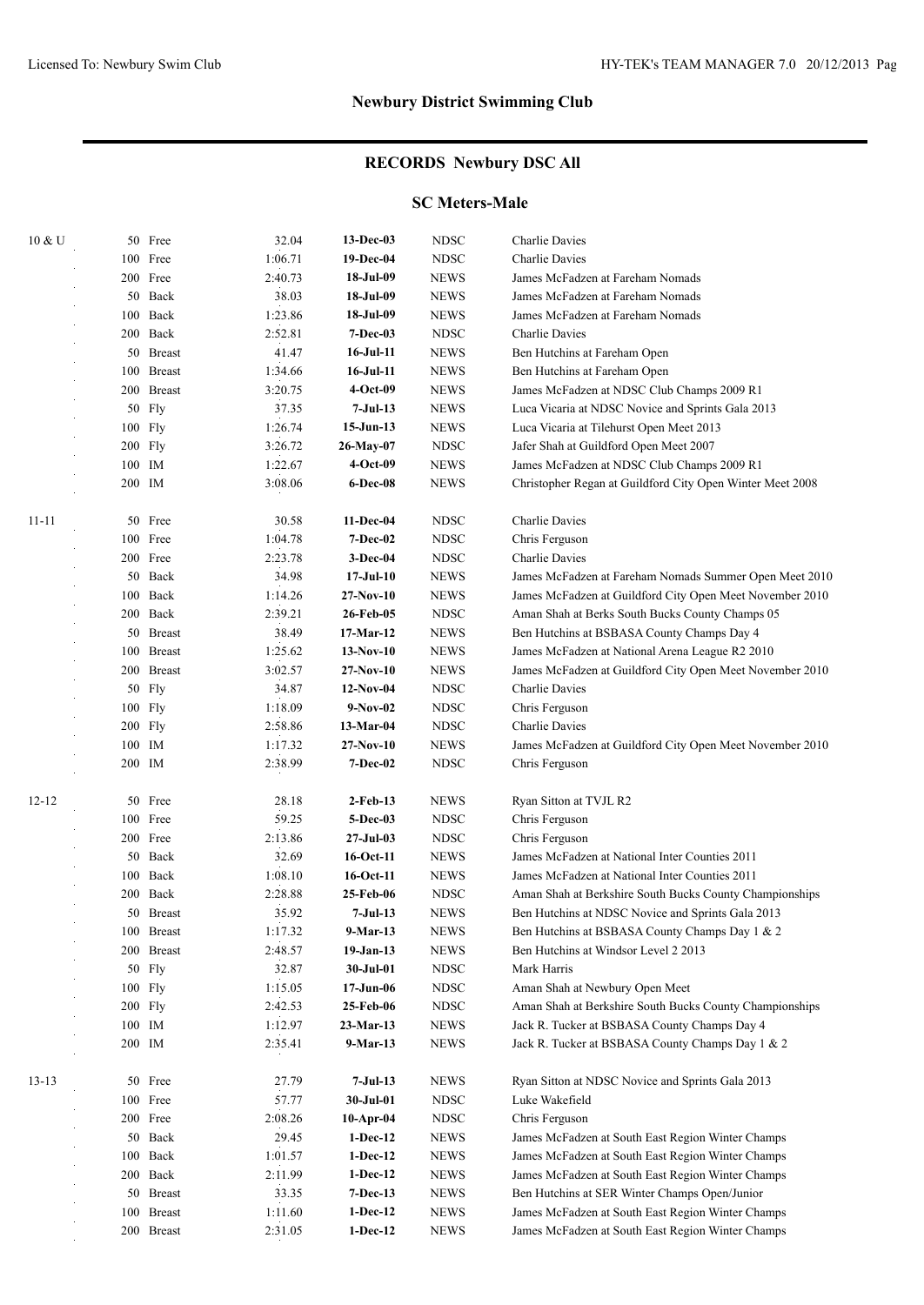| $13 - 13$ |        | 50 Fly     | 30.89   | 8-Jul-12        | <b>NEWS</b> | James McFadzen at NDSC Novice and Sprints Gala              |
|-----------|--------|------------|---------|-----------------|-------------|-------------------------------------------------------------|
|           |        | 100 Fly    | 1:06.76 | $10-Nov-12$     | <b>NEWS</b> | James McFadzen at National Arena League Rd 2                |
|           |        | 200 Fly    | 2:28.96 | $22-Jun-02$     | <b>NDSC</b> | S. Bracey                                                   |
|           |        | 100 IM     | 1:08.88 | $5-Oct-13$      | <b>NEWS</b> | Ryan Sitton at NDSC Club Championships 2013                 |
|           |        | 200 IM     | 2:25.51 | 28-Feb-04       | <b>NDSC</b> | Chris Ferguson                                              |
| $14-14$   |        | 50 Free    | 26.09   | 14-Dec-13       | <b>NEWS</b> | James McFadzen at National Arena League Final               |
|           |        | 100 Free   | 55.42   | $9-Nov-02$      | <b>NDSC</b> | Luke Wakefield                                              |
|           |        | 200 Free   | 2:02.77 | $23-Nov-02$     | <b>NDSC</b> | Luke Wakefield                                              |
|           |        | 50 Back    | 28.09   | $20$ -Oct-13    | <b>NEWS</b> | James McFadzen at National Inter-County Team Champs 2013    |
|           |        | 100 Back   | 58.66   | $20$ -Oct-13    | <b>NEWS</b> | James McFadzen at National Inter-County Team Champs 2013    |
|           |        | 200 Back   | 2:08.12 | $7-Dec-13$      | <b>NEWS</b> | James McFadzen at SER Winter Champs Open/Junior             |
|           |        | 50 Breast  | 32.29   | $7-Dec-13$      | <b>NEWS</b> | James McFadzen at SER Winter Champs Open/Junior             |
|           |        | 100 Breast | 1:09.61 | $7-Dec-13$      | <b>NEWS</b> | James McFadzen at SER Winter Champs Open/Junior             |
|           |        | 200 Breast | 2:25.99 | $7-Dec-13$      | <b>NEWS</b> | James McFadzen at SER Winter Champs Open/Junior             |
|           |        | 50 Fly     | 27.39   | $7-Dec-13$      | <b>NEWS</b> | James McFadzen at SER Winter Champs Open/Junior             |
|           |        | 100 Fly    | 1:01.24 | $7-Dec-13$      | <b>NEWS</b> | James McFadzen at SER Winter Champs Open/Junior             |
|           |        | 200 Fly    | 2:31.12 | 27-Feb-10       | <b>NEWS</b> | Jake Jezzard at B&SB County Champs SC 2010                  |
|           |        | 100 IM     | 1:01.58 | $7-Dec-13$      | <b>NEWS</b> | James McFadzen at SER Winter Champs Open/Junior             |
|           | 200 IM |            | 2:10.39 | $7-Dec-13$      | <b>NEWS</b> | James McFadzen at SER Winter Champs Open/Junior             |
|           |        |            |         |                 |             |                                                             |
| $15 - 15$ |        | 50 Free    | 26.08   | $22-Apr-11$     | <b>NEWS</b> | at RSC Reading Easter Open Swim Meet 2011<br>Jake Jezzard   |
|           |        | 100 Free   | 54.53   | $23-Nov-03$     | <b>NDSC</b> | Luke Wakefield                                              |
|           |        | 200 Free   | 2:01.22 | 12-Mar-11       | <b>NEWS</b> | Jake Jezzard at BSB County Champs 2011                      |
|           |        | 50 Back    | 29.65   | 26-Mar-11       | <b>NEWS</b> | at BSB County Champs 2011 Day 4<br>Jake Jezzard             |
|           |        | 100 Back   | 1:01.51 | $10-Apr-09$     | <b>NEWS</b> | Aman Shah at Reading Easter Open                            |
|           |        | 200 Back   | 2:08.66 | $10-Apr-09$     | <b>NEWS</b> | Aman Shah at Reading Easter Open                            |
|           |        | 50 Breast  | 34.54   | $16$ -Jul- $11$ | <b>NEWS</b> | Jake Jezzard at Fareham Open                                |
|           |        | 100 Breast | 1:10.35 | $30-Nov-03$     | <b>NDSC</b> | Luke Wakefield                                              |
|           |        | 200 Breast | 2:37.74 | 26-Jan-03       | <b>NDSC</b> | Luke Wakefield                                              |
|           | 50     | <b>Fly</b> | 28.87   | $4-Jul-10$      | <b>NEWS</b> | Jake Jezzard<br>at NDSC Novice & Sprints Gala 2010          |
|           |        | 100 Fly    | 1:03.34 | $22-Apr-11$     | <b>NEWS</b> | Jake Jezzard at RSC Reading Easter Open Swim Meet 2011      |
|           |        | $200$ Fly  | 2:22.28 | 14-Apr-06       | <b>NDSC</b> | Daryl Payne at Reading Easter Open 2006                     |
|           |        | 100 IM     | 1:04.00 | $22-Apr-11$     | <b>NEWS</b> | Jake Jezzard at RSC Reading Easter Open Swim Meet 2011      |
|           |        | 200 IM     | 2:16.97 | $7 - Dec-03$    | <b>NDSC</b> | Luke Wakefield                                              |
| 16 & O    |        | 50 Free    | 24.35   | $27-Oct-12$     | <b>NEWS</b> | Fernando Vicaria at ASA National Masters                    |
|           |        | 100 Free   | 53.78   | $7-Dec-13$      | <b>NEWS</b> | Jake Jezzard at SER Winter Champs Open/Junior               |
|           |        | 200 Free   | 1:53.90 | 9-Mar-13        | <b>NEWS</b> | Jake Jezzard at BSBASA County Champs Day 1 & 2              |
|           |        | 50 Back    | 26.85   | $7-Jul-13$      | <b>NEWS</b> | Jake Jezzard at NDSC Novice and Sprints Gala 2013           |
|           |        | 100 Back   | 57.17   | $17-Nov-13$     | <b>NEWS</b> | Jake Jezzard at NDSC Open Meet 2013                         |
|           |        | 200 Back   | 2:02.77 | $5-Oct-13$      | <b>NEWS</b> | Jake Jezzard at NDSC Club Championships 2013                |
|           |        | 50 Breast  | 31.82   | $23-Oct-09$     | <b>NEWS</b> | David Milburn<br>at asa National Masters Championships 2009 |
|           |        | 100 Breast | 1:08.85 | 13-Dec-08       | <b>NEWS</b> | David Milburn at National League 2008 R3                    |
|           |        | 200 Breast | 2:33.70 | 5-Oct-13        | <b>NEWS</b> | Jake Jezzard at NDSC Club Championships 2013                |
|           |        | 50 Fly     | 26.15   | $7-Jul-13$      | <b>NEWS</b> | Jake Jezzard at NDSC Novice and Sprints Gala 2013           |
|           |        | 100 Fly    | 58.75   | 8-Dec-12        | <b>NEWS</b> | Jake Jezzard at National Arena League Rd 3                  |
|           |        | $200$ Fly  | 2:13.70 | 9-Mar-13        | <b>NEWS</b> | Jake Jezzard at BSBASA County Champs Day 1 & 2              |
|           |        | 100 IM     | 59.41   | 12-Oct-13       | <b>NEWS</b> | Jake Jezzard at National Arena League                       |
|           |        | 200 IM     | 2:01.23 | 28-May-04       | <b>NDSC</b> | Luke Wakefield                                              |
|           |        |            |         |                 |             |                                                             |
| Open      |        | 50 Free    | 24.35   | 27-Oct-12       | <b>NEWS</b> | Fernando Vicaria at ASA National Masters                    |
|           |        | 100 Free   | 53.78   | 7-Dec-13        | <b>NEWS</b> | Jake Jezzard at SER Winter Champs Open/Junior               |
|           |        | 200 Free   | 1:53.90 | 9-Mar-13        | <b>NEWS</b> | Jake Jezzard at BSBASA County Champs Day 1 & 2              |
|           |        | 400 Free   | 4:06.56 | 23-Mar-13       | <b>NEWS</b> | Jake Jezzard at BSBASA County Champs Day 4                  |
|           |        | 800 Free   | 8:31.30 | 10-Dec-09       | <b>NEWS</b> | Aman Shah at NDSC Club Champs 2009 R4/R5                    |